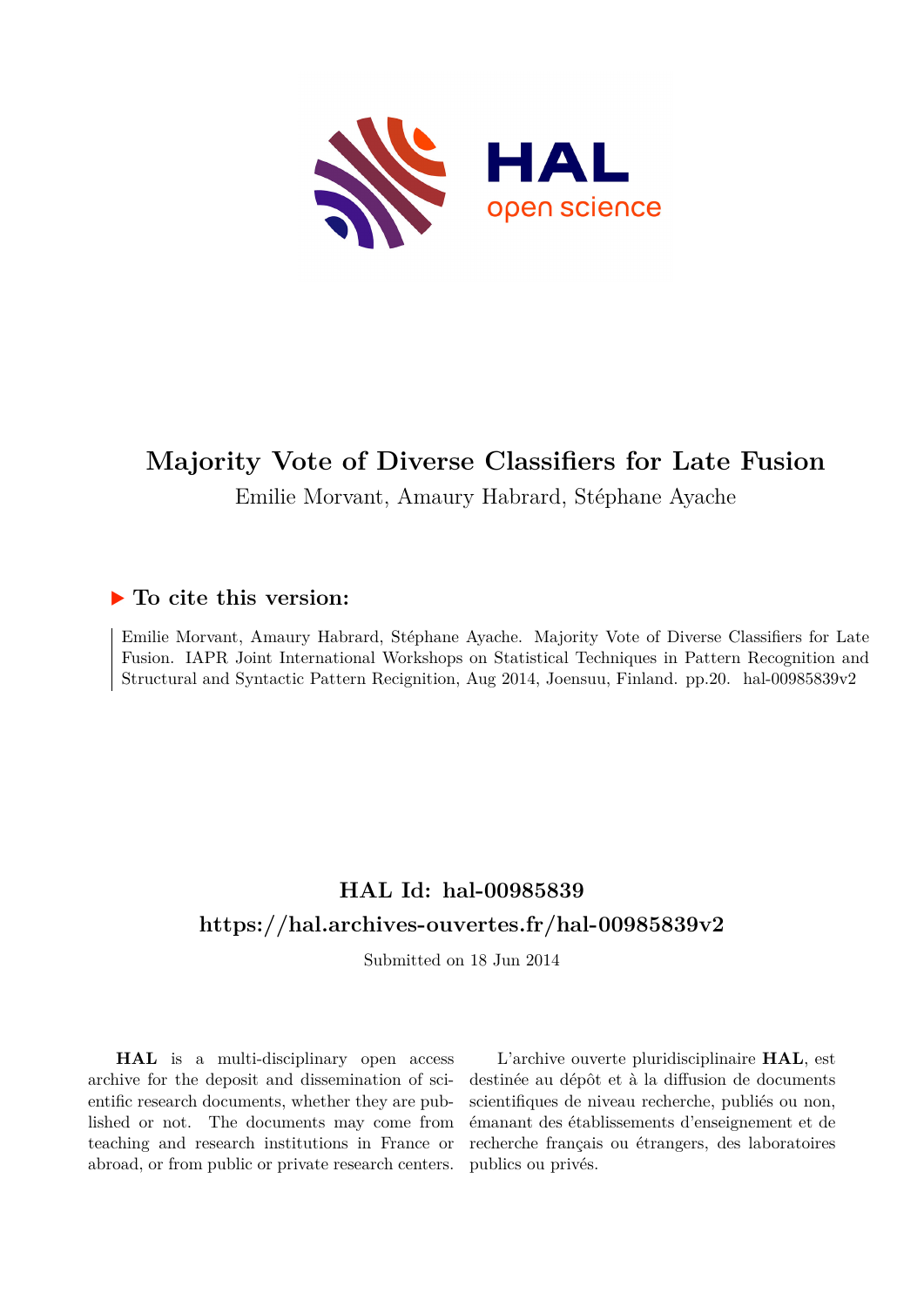Emilie Morvant<sup>1</sup>, Amaury Habrard<sup>2</sup>, and Stéphane Ayache<sup>3</sup>

<sup>1</sup> Institute of Science and Technology (IST) Austria, A-3400 Klosterneuburg, Austria

 $2$  Université de Saint-Etienne, CNRS, LaHC, UMR 5516, F-42000 St-Etienne, France

<sup>3</sup> Aix-Marseille Université, CNRS, LIF UMR 7279, F-13000, Marseille, France

Abstract. In the past few years, a lot of attention has been devoted to multimedia indexing by fusing multimodal informations. Two kinds of fusion schemes are generally considered: The *early fusion* and the *late fusion*. We focus on late classifier fusion, where one combines the scores of each modality at the decision level. To tackle this problem, we investigate a recent and elegant well-founded quadratic program named MinCq coming from the machine learning PAC-Bayesian theory. MinCq looks for the weighted combination, over a set of real-valued functions seen as voters, leading to the lowest misclassification rate, while maximizing the voters' diversity. We propose an extension of MinCq tailored to multimedia indexing. Our method is based on an order-preserving pairwise loss adapted to ranking that allows us to improve Mean Averaged Precision measure while taking into account the diversity of the voters that we want to fuse. We provide evidence that this method is naturally adapted to late fusion procedures and confirm the good behavior of our approach on the challenging PASCAL VOC'07 benchmark.

Keywords: Multimedia analysis, Classifier fusion, Majority vote, Ranking

### 1 Introduction

Combining multimodal information is an important issue in pattern recognition. Indeed, the fusion of multimodal inputs can bring complementary information from various sources, useful for improving the quality of the final decision. In this paper, we focus on multimodal fusion for image analysis in multimedia systems (see [1] for a survey). The different modalities correspond generally to a relevant set of features that can be grouped into views. Once these features have been extracted, another step consists in using machine learning methods in order to build voters—or classifiers—able to discriminate a given concept. In this context, two main schemes are generally considered [17]. On the one hand, in the *early fusion* approach, all the available features are merged into one feature vector before the learning and classification steps. This can be seen as a unimodal classification. However, this kind of approach has to deal with many heterogeneous features which are sometimes hard to combine. On the other hand, the *late fusion*<sup>4</sup> works at the decision level by combining the prediction scores available for each modality (see Fig. 1). Even if late fusion may not always outperform early fusion<sup>5</sup>, it tends to give better results in multimedia analysis [17]. Several methods based on a fixed

<sup>&</sup>lt;sup>4</sup> The late fusion is sometimes called multimodal classification or classifier fusion.

<sup>&</sup>lt;sup>5</sup> For example, when one modality provides significantly better results than others.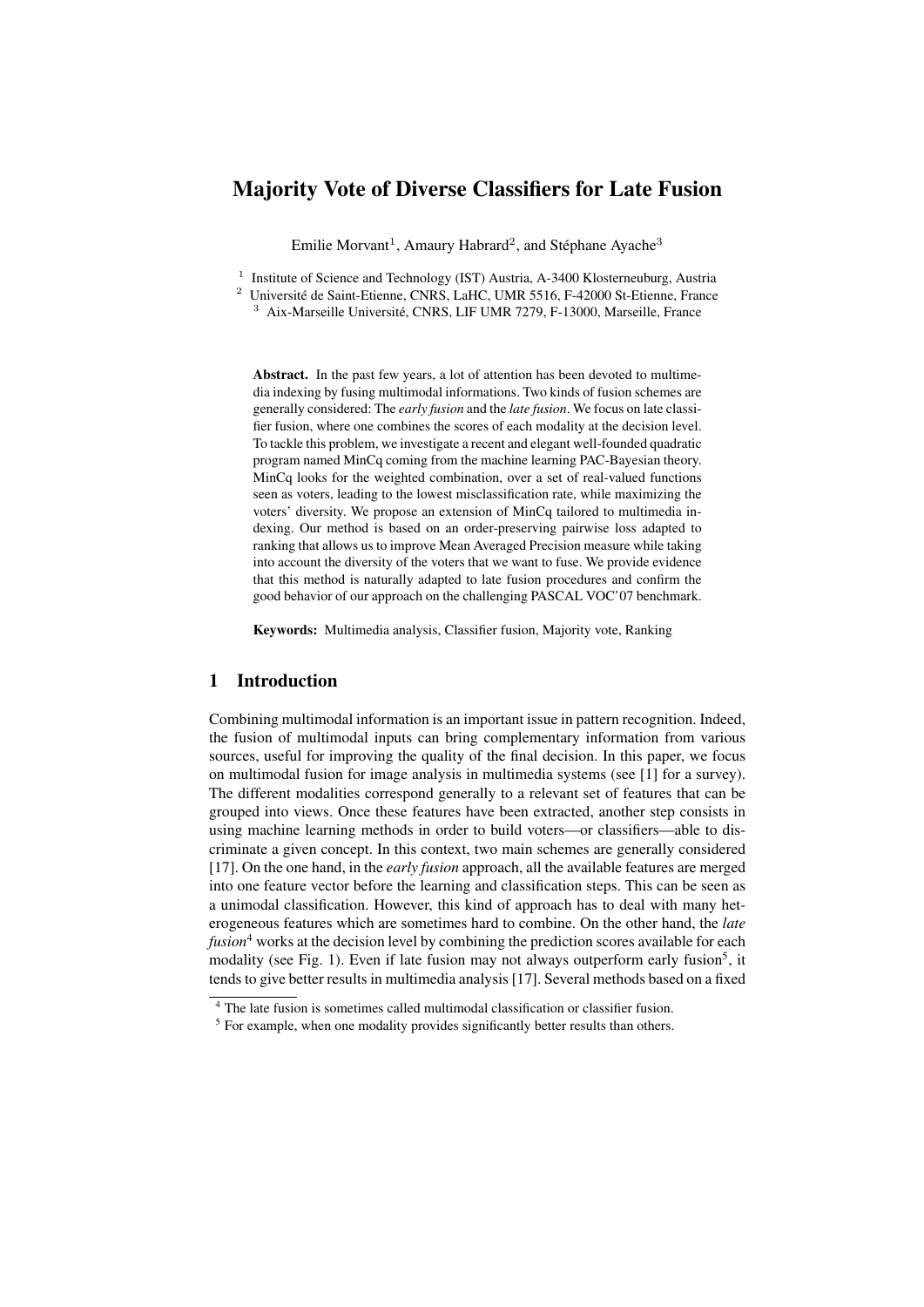

Fig. 1. Classical late classifier fusion scheme.

decision rule have been proposed for combining classifiers such as max, min, sum, etc [9]. Other approaches, often referred to as *stacking* [20], need of an extra learning step.

In this paper, we address the problem of *late fusion* with stacking. Let  $h_i$  be the function that gives the score associated with the  $i^{th}$  modality for any instance x. A classical method consists in looking for a weighted linear combination of the scores seen as a majority vote and defined by:  $H(\mathbf{x}) = \sum_{i=1}^{n} q_i h_i(\mathbf{x})$ , where  $q_i$  is the weight associated with  $h_i$ . This approach is widely used because of its robustness, simplicity and scalability due to small computational costs [1]. It is also more appropriate when there exist dependencies between the views through the classifiers [21, 14]. The objective is then to find an optimal combination of the classifiers' scores by taking into account these dependencies. One solution is to use machine learning methods to assess automatically the weights [10, 4, 16, 18]. Indeed, from a theoretical machine learning standpoint: considering a set of classifiers with a high diversity is a desirable property [4]. One illustration is given by the algorithm AdaBoost [7] that weights *weak classifiers* according to different distributions of the training data, introducing some diversity. However, AdaBoost degrades the fusion performance when combining strong classifiers [19].

To tackle the late fusion by taking into account the diversity between score functions of strong classifiers, we propose a new framework based on a recent machine learning algorithm called MinCq [12]. MinCq is expressed as a quadratic program for learning a weighted majority vote over real-valued functions called voters (such as score functions of classifiers). The algorithm is based on the minimization of a generalization bound that takes into account both the risk of committing an error and the diversity of the voters, offering strong theoretical guarantees on the learned majority vote. In this article, our aim is to show the usefulness of MinCq-based methods for classifier fusion. We provide evidence that they are able to find good linear weightings, and also performing non-linear combination with an extra kernel layer over the scores. Moreover, since in multimedia retrieval, the performance measure is related to the rank of positive examples, we extend MinCq to optimize the Mean Average Precision. We base this extension on an additional order-preserving loss for verifying ranking pairwise constraints.

The paper is organized as follows. The framework of MinCq is introduced in Section 2. Our extension for late classifier fusion is presented in Section 3 and it is evaluated on an image annotation task in Section 4. We conclude in Section 5.

## 2 MinCq: A Quadratic Program for Majority Votes

We start from the presentation of MinCq [12], a quadratic program for learning a weighted majority vote of real-valued functions for binary classification. Note that this method is based on the machine learning PAC-Bayesian theory, first introduced in [15].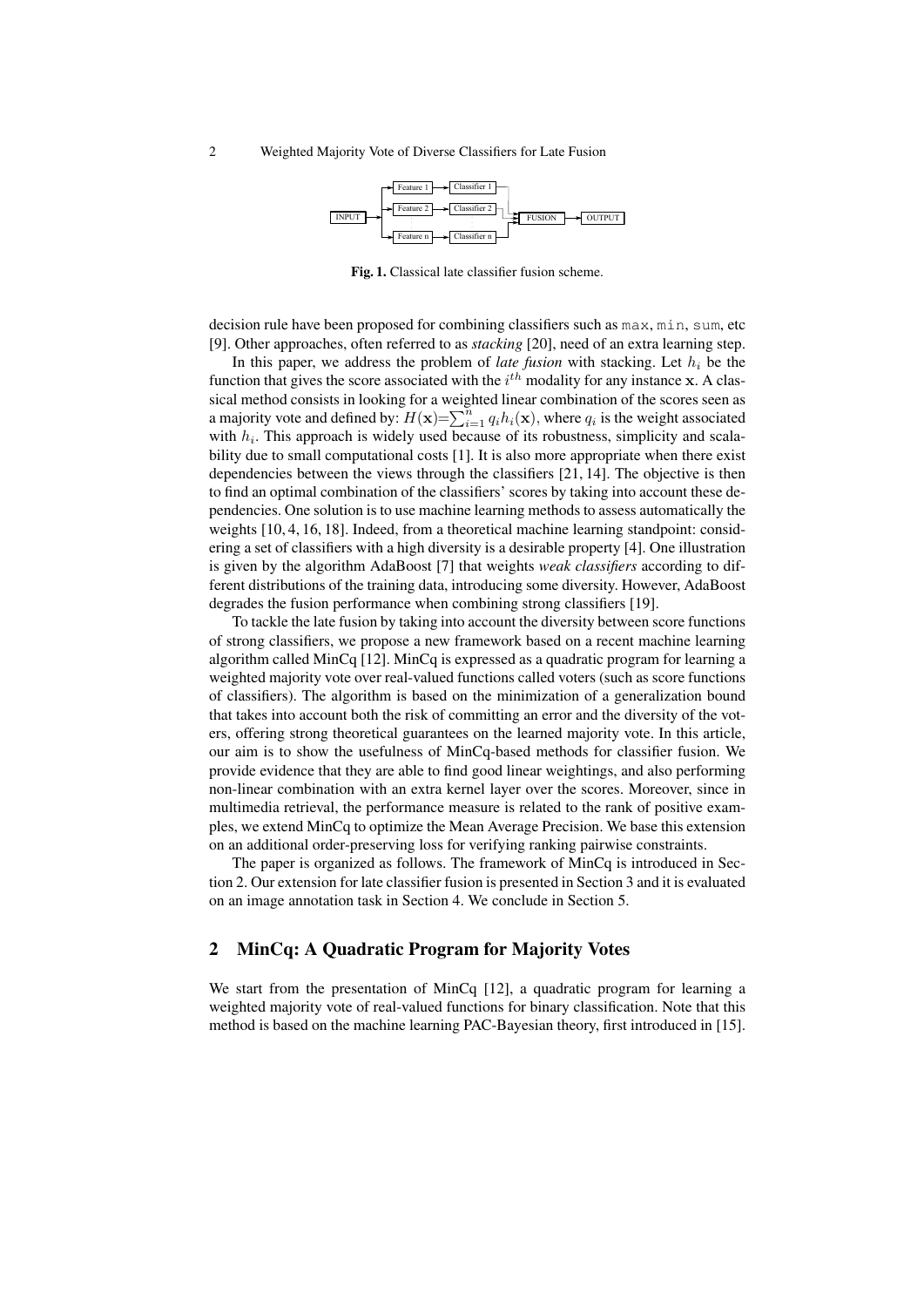We consider binary classification tasks over a *feature space*  $X \subseteq \mathbb{R}^d$  of dimension d. The *label space* (or output space) is  $Y = \{-1, 1\}$ . The training sample of size m is  $S = \{(\mathbf{x}_i, y_i)\}_{i=1}^m$  where each example  $(\mathbf{x}_i, y_i)$  is drawn *i.i.d.* from a fixed—but unknown—probability distribution  $D$  defined over  $X \times Y$ . We consider a set of n realvalued voters H, such that:  $\forall h_i \in \mathcal{H}, h_i : X \mapsto \mathbb{R}$ . Given a voter  $h_i \in \mathcal{H}$ , the predicted label of  $\mathbf{x} \in X$  is given by sign[h<sub>i</sub>( $\mathbf{x}$ )], where sign[a] = 1 if a ≥ 0 and −1 otherwise. Then, the learner aims at choosing the weights  $q_i$ , leading to the  $Q$ -weighted major*ity vote*  $B_{\mathcal{Q}}$  with the lowest risk. In the specific setting of MinCq<sup>6</sup>,  $B_{\mathcal{Q}}$  is defined by,

$$
B_{\mathcal{Q}}(\mathbf{x}) = \text{sign}[H_{\mathcal{Q}}(\mathbf{x})], \text{ with } H_{\mathcal{Q}}(\mathbf{x}) = \sum_{i=1}^{n} q_i h_i(\mathbf{x}),
$$

where  $\forall i \in \{1, ..., n\}, \sum_{i=1}^{n} |q_i| = 1$  and  $-1 \le q_i \le 1$ . Its true risk  $R_{\mathcal{D}}(B_{\mathcal{Q}})$  is defined as the probability that  $B_{\mathcal{Q}}$  misclassifies an example drawn according to  $\mathcal{D}$ ,

$$
R_{\mathcal{D}}(B_{\mathcal{Q}}) = \mathbb{P}_{(\mathbf{x},y)\sim\mathcal{D}}\left(B_{\mathcal{Q}}(\mathbf{x}) \neq y\right).
$$

The core of MinCq is the minimization of the empirical version of a bound—the C-Bound [11, 12]—over  $R_D(B_O)$ . The C-Bound is based on the notion of Q-margin, which is defined for every example  $(x, y) \sim \mathcal{D}$  by:  $yH_{\mathcal{Q}}(x)$ , and models the confidence on its label. Before expounding the C-Bound, we introduce the following notations respectively for the first moment  $\mathcal{M}^{\mathcal{D}}_{\mathcal{Q}}$  and for the second moment  $\mathcal{M}^{\mathcal{D}}_{\mathcal{Q}^2}$  of the  $\mathcal{Q}$ -margin,

$$
\mathcal{M}_{\mathcal{Q}}^{\mathcal{D}} = \mathop{\mathbb{E}}_{(\mathbf{x},y)\sim\mathcal{D}} yH_{\mathcal{Q}}(\mathbf{x}) = \mathop{\mathbb{E}}_{(\mathbf{x},y)\sim\mathcal{D}} \sum_{i=1}^{n} yq_i h_i(\mathbf{x}),
$$
  

$$
\mathcal{M}_{\mathcal{Q}^2}^{\mathcal{D}} = \mathop{\mathbb{E}}_{(\mathbf{x},y)\sim\mathcal{D}} (yH_{\mathcal{Q}}(\mathbf{x}))^2 = \mathop{\mathbb{E}}_{(\mathbf{x},y)\sim\mathcal{D}} \sum_{i=1}^{n} \sum_{i'=1}^{n} q_i q_{i'} h_i(\mathbf{x}) h_{i'}(\mathbf{x}).
$$
 (1)

By definition,  $B_{\mathcal{O}}$  correctly classifies an example x if the Q-margin is strictly positive. Thus, under the convention that if  $y\mathbb{E}_{h\sim\mathcal{Q}} h(\mathbf{x}) = 0$ , then  $B_{\mathcal{Q}}$  errs on  $(\mathbf{x}, y)$ , we have:

$$
\forall D \text{ over } X \times Y, \ R_{\mathcal{D}}(B_{\mathcal{Q}}) = \Pr_{(\mathbf{x}, y) \sim \mathcal{D}} \Big( y H_{\mathcal{Q}}(\mathbf{x}) \le 0 \Big).
$$

Knowing this, the authors of [11, 12] have proven the following C-bound over  $R_D(B_{\mathcal{Q}})$ by making use of the Cantelli-Chebitchev inequality.

**Theorem 1** (The C-bound). *Given* H *a class of n functions, for any weights*  $\{q_i\}_{i=1}^n$ , and any distribution D over  $X \times Y$ , if  $\mathbb{E}_{(\mathbf{x},y)\sim\mathcal{D}} H_{\mathcal{Q}}(\mathbf{x}) > 0$  then  $R_{\mathcal{D}}(B_{\mathcal{Q}}) \leq C_{\mathcal{Q}}^{\mathcal{D}}$  where,

$$
C_{\mathcal{Q}}^{\mathcal{D}} = \frac{\mathbf{Var}_{(\mathbf{x}, y) \sim \mathcal{D}}(yH_{\mathcal{Q}}(\mathbf{x}))}{\mathbb{E}_{(\mathbf{x}, y) \sim \mathcal{D}}(yH_{\mathcal{Q}}(\mathbf{x}))^2} = 1 - \frac{(\mathcal{M}_{\mathcal{Q}}^{\mathcal{D}})^2}{\mathcal{M}_{\mathcal{Q}^2}^2}.
$$

In the supervised binary classification setting, [12] have then proposed to minimize the empirical counterpart of the C-bound for learning a good majority vote over  $\mathcal{H}$ , justified by an elegant PAC-Bayesian generalization bound. Following this principle the authors

<sup>&</sup>lt;sup>6</sup> In PAC-Bayes these weights are modeled by a distribution Q over H s.t.  $\forall h_i \in \mathcal{H}, q_i = \mathcal{Q}(h_i)$ .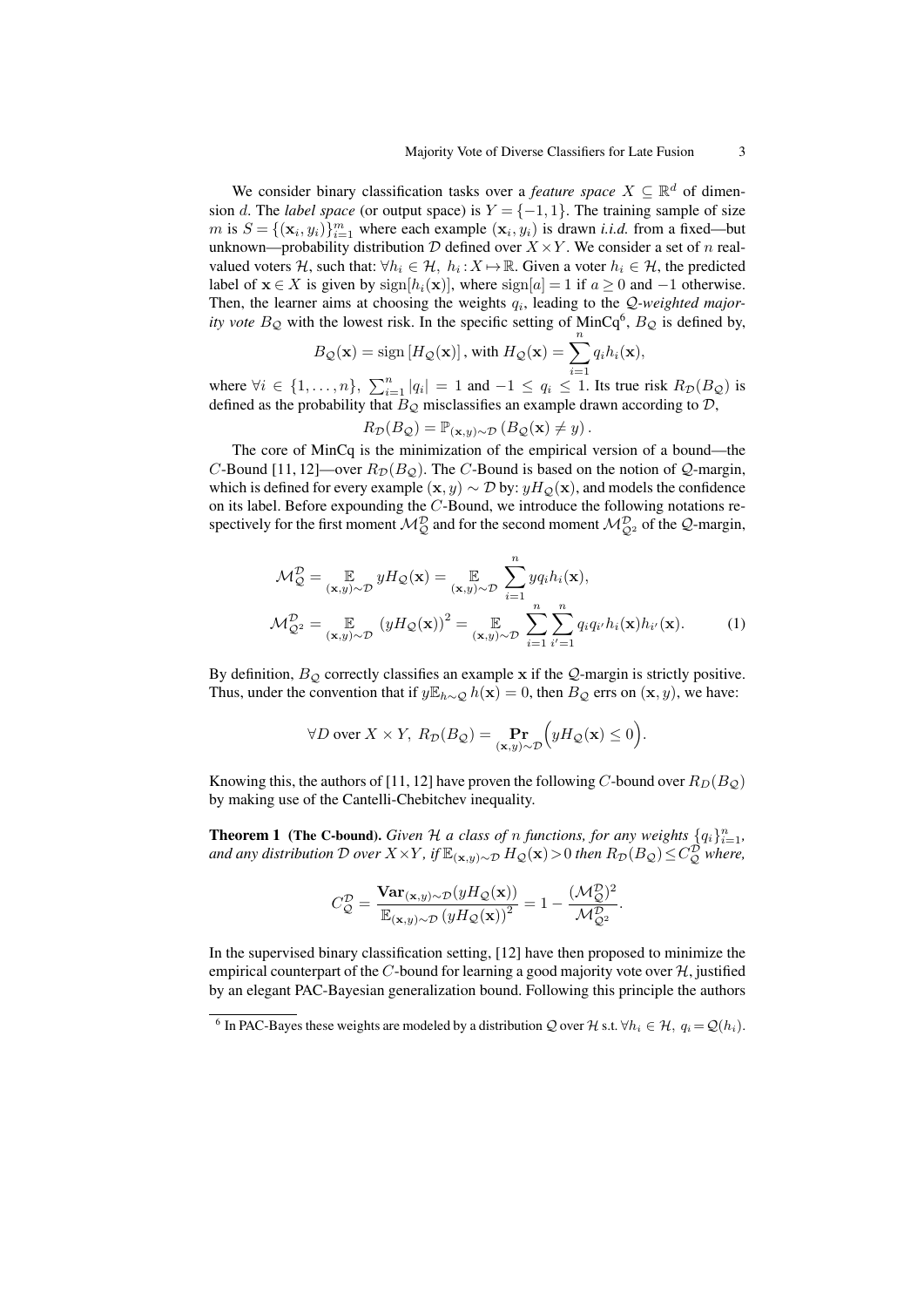have derived the following quadratic program called MinCq.

$$
\operatorname{argmin}_{\mathbf{Q}} \quad \mathbf{Q}_S^t \mathbf{M}_S \mathbf{Q} - \mathbf{A}_S^t \mathbf{Q},\tag{2}
$$

s.t. 
$$
\mathbf{m}_S^t \mathbf{Q} = \frac{\mu}{2} + \frac{1}{nm} \sum_{j=1}^m \sum_{i=1}^n y_j h_i(\mathbf{x}_j),
$$
 (3)

$$
\text{and } \forall i \in \{1, \dots, n\}, \ 0 \le q_i' \le \frac{1}{n},\tag{4}
$$

 $(MinCq)$ 

where <sup>t</sup> is the transposed function,  $\mathbf{Q} = (q'_1, \dots, q'_n)^t$  is the vector of the first *n* weights  $q_i$ , M<sub>S</sub> is the  $n \times n$  matrix formed by  $\frac{1}{m} \sum_{j=1}^{m} h_i(\mathbf{x}_j) h_{i'}(\mathbf{x}_j)$  for  $(i, i')$  in  $\{1, \ldots, n\}^2$ ,  $\mathbf{A}_S=\Big(\frac{1}{nm}\sum_{i=1}^n\sum_{j=1}^mh_1(\mathbf{x}_j)h_i(\mathbf{x}_j),\ldots,\frac{1}{nm}\sum_{i=1}^n\sum_{j=1}^mh_n(\mathbf{x}_j)h_i(\mathbf{x}_j)\Big)^t,$  and,  $\mathbf{m}_S = \left(\frac{1}{m}\sum_{j=1}^m y_jh_1(\mathbf{x}_j),\ldots,\frac{1}{m}\sum_{j=1}^m y_jh_n(\mathbf{x}_j)\right)^t.$ 

Finally, the majority vote learned by MinCq is  $B_{\mathcal{Q}}(\mathbf{x}) = \text{sign}[H_{\mathcal{Q}}(\mathbf{x})]$ , with,

$$
H_{\mathcal{Q}}(\mathbf{x}) = \sum_{i=1}^{n} \underbrace{(2q_i' - \frac{1}{n})}_{q_i} h_i(\mathbf{x}).
$$

Concretely, MinCq minimizes the denominator of the  $C$ -bound (Eq. (2)), given a fixed numerator, *i.e.* a fixed  $Q$ -margin (Eq. (3)), under a particular regularization (Eq. (4))<sup>7</sup>. Note that, MinCq has showed good performances for binary classification.

### 3 A New Framework for Classifier Late Fusion

MinCq stands in the particular context of machine learning binary classification. In this section, we propose to extend it for designing a new framework for multimedia late fusion. We actually consider two extensions for dealing with ranking, one with pairwise preferences and a second based on a relaxation of these pairwise preferences to lighten the process. First of all, we discuss in the next section the usefulness of MinCq in the context of multimedia late fusion.

#### 3.1 Justification of MinCq as a Classifier Late Fusion Algorithm

It is well known that diversity is a key element in the success of classifier combination [1, 10, 4, 6]. From a multimedia indexing standpoint, fuzing diverse voters is thus necessary for leading to good performances. We quickly justify that this is exactly what MinCq does by favoring majority votes with maximally uncorrelated voters.

In the literature, a general definition of diversity does not exist. However, there are popular diversity metrics based on pairwise difference on every pair of individual classifiers, such as Q-statistics, correlation coefficient, disagreement measure, *etc.* [10, 13] We consider the following diversity measure assessing the disagreement between the predictions of a pair of voters according to the distribution  $D$ .

$$
\mathrm{diff}_{\mathcal{D}}(h_i, h_{i'}) = \mathop{\mathbb{E}}_{(\mathbf{x},y) \sim \mathcal{D}} h_i(\mathbf{x}) h_{i'}(\mathbf{x}).
$$

 $7$  For more technical details on MinCq please see [12].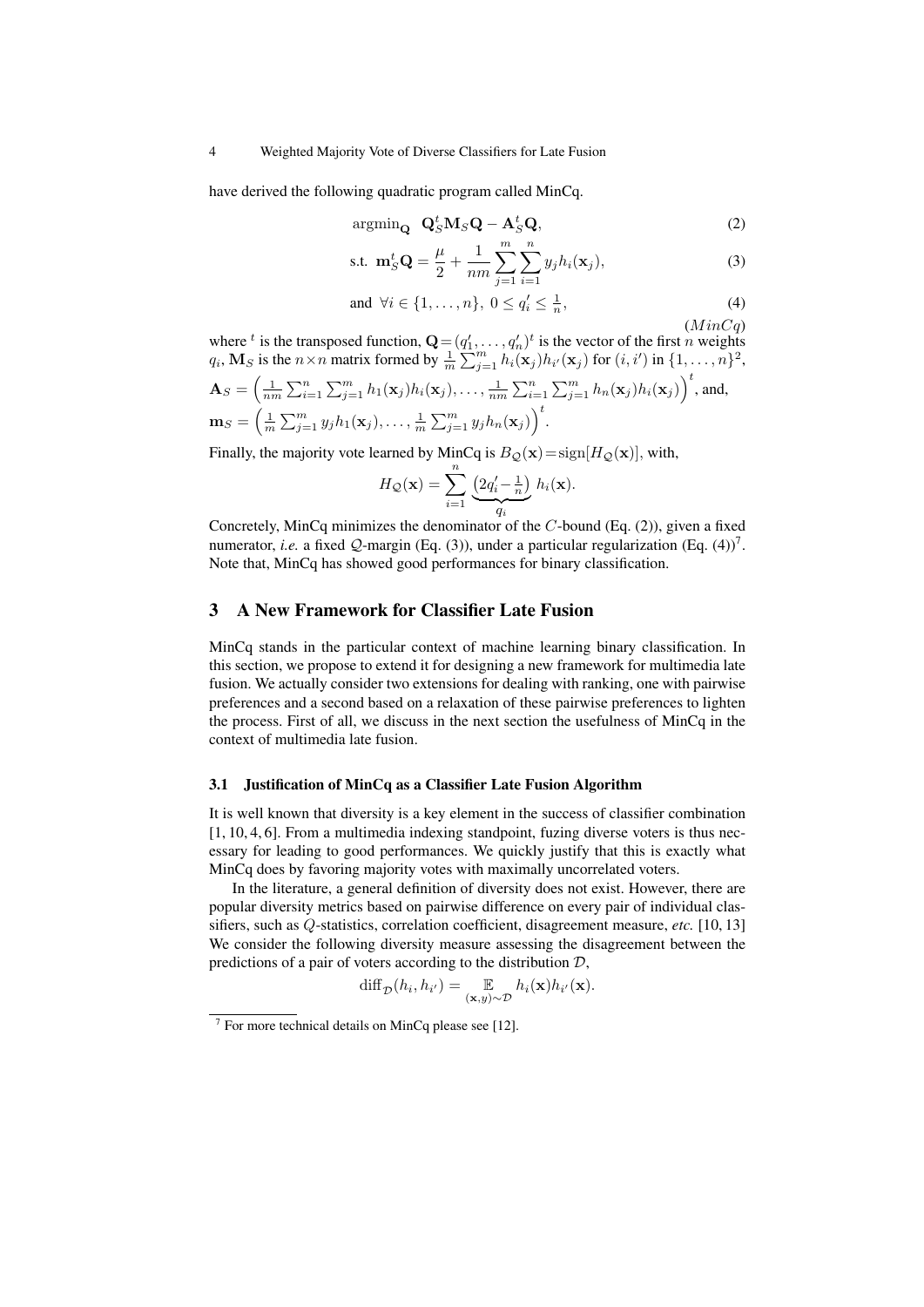We then can rewrite the second moment of the  $Q$ -margin (see Eq.(1)),

$$
\mathcal{M}_{\mathcal{Q}^2}^{\mathcal{D}} = \sum_{i=1}^n \sum_{i'=1}^n q_i q_{i'} \operatorname{diff}_{\mathcal{D}}(h_i, h_{i'}).
$$
 (5)

The first objective of MinCq is to reduce this second moment, implying a direct optimization of Eq. (5). This implies a maximization of the diversity between voters: MinCq favors maximally uncorrelated voters and appears to be a natural way for late fusion to combine the predictions of classifiers separately trained from various modalities.

#### 3.2 MinCq for Ranking

In many applications, such as information retrieval, it is well known that ranking documents is a key point to help users browsing results. The traditional measures to evaluate the ranking ability of algorithms are related to precision and recall. Since a low-error vote is not necessarily a good ranker, we propose in this section an adaptation of MinCq to allow optimization of the Mean Averaged Precision (MAP) measure.

Concretely, given a training sample of size  $2m$  we split it randomly into two subsets S' and  $S = \{(\mathbf{x}_j, y_j)\}_{j=1}^m$  of the same size. Let n be the number of modalities. For each modality *i*, we train a classifier  $h_i$  from S'. Let  $\mathcal{H} = \{h_1, \dots, h_n\}$  be the set of the *n* associated prediction functions and their opposite. Now at this step, the fusion is achieved by MinCq: We learn from  $S$  the weighted majority vote over  $H$  with the lowest risk. We now recall the definition of the MAP measured on  $S$  for a given real-valued function h. Let  $S^+ = \{(\mathbf{x}_j, y_j) : (\mathbf{x}_j, y_j) \in S \land y_j = 1\} = \{(\mathbf{x}_{j^+}, 1)\}_{j^+=1}^{m^+}$  be the set of the  $m^+$  positive examples from S and  $S^- = \{(\mathbf{x}_j, y_j) : (\mathbf{x}_j, y_j) \in S \land y_j = -1\} = \{(\mathbf{x}_{j^-}, -1)\}_{j^-=1}^{m^-}$ the set of the  $m^-$  negative examples from  $S(m^+ + m^- = m)$ . For evaluating the MAP, one ranks the examples in descending order of the scores. The MAP of  $h$  over  $S$  is,

$$
MAP_S(h) = \frac{1}{|m^+|} \sum_{j:y_j=1} Prec@j,
$$

where  $Prec@j$  is the percentage of positive examples in the top j. The intuition is that we prefer positive examples with a score higher than negative ones.

MinCq with Pairwise Preference. To achieve this goal, we propose to make use of *pairwise preferences* [8] on pairs of positive-negative instances. Indeed, pairwise methods are known to be a good compromise between accuracy and more complex performance measure like MAP. Especially, the notion of order-preserving pairwise loss was introduced in [23] in the context of multiclass classification. Following this idea, [22] have proposed a SVM-based method with a hinge-loss relaxation of a MAP-loss. In our specific case of MinCq for late fusion, we design an order-preserving pairwise loss for correctly ranking the positive examples. For each pair  $(x_{j+}, x_{j-}) \in S^+ \times S^-$ , we want,

$$
H_{\mathcal{Q}}(\mathbf{x}_{j+}) > H_{\mathcal{Q}}(\mathbf{x}_{j-}) \Leftrightarrow H_{\mathcal{Q}}(\mathbf{x}_{j-}) - H_{\mathcal{Q}}(\mathbf{x}_{j+}) < 0.
$$

This can be forced by minimizing (according to the weights) the following hinge-loss relaxation of the previous equation (where  $[a]_+ = \max(a, 0)$  is the hinge-loss),<br> $\underbrace{1}_{\text{max}} \sum_{n=1}^{\infty} \sum_{n=1}^{\infty} \left[ \sum_{n=1}^{\infty} (2a_i - \frac{1}{n}) (h_i(\mathbf{x}_i)) - h_i(\mathbf{x}_i) \right]$ 

$$
\frac{1}{m+m} \sum_{j+=1}^{m} \sum_{j=-1}^{m} \left[ \sum_{i=1}^{n} \underbrace{\left( 2q_i - \frac{1}{n} \right) \left( h_i(\mathbf{x}_{j-}) - h_i(\mathbf{x}_{j+}) \right)}_{H_{\mathcal{Q}}(\mathbf{x}_{j-}) - H_{\mathcal{Q}}(\mathbf{x}_{j+})} \right]_+.
$$
(6)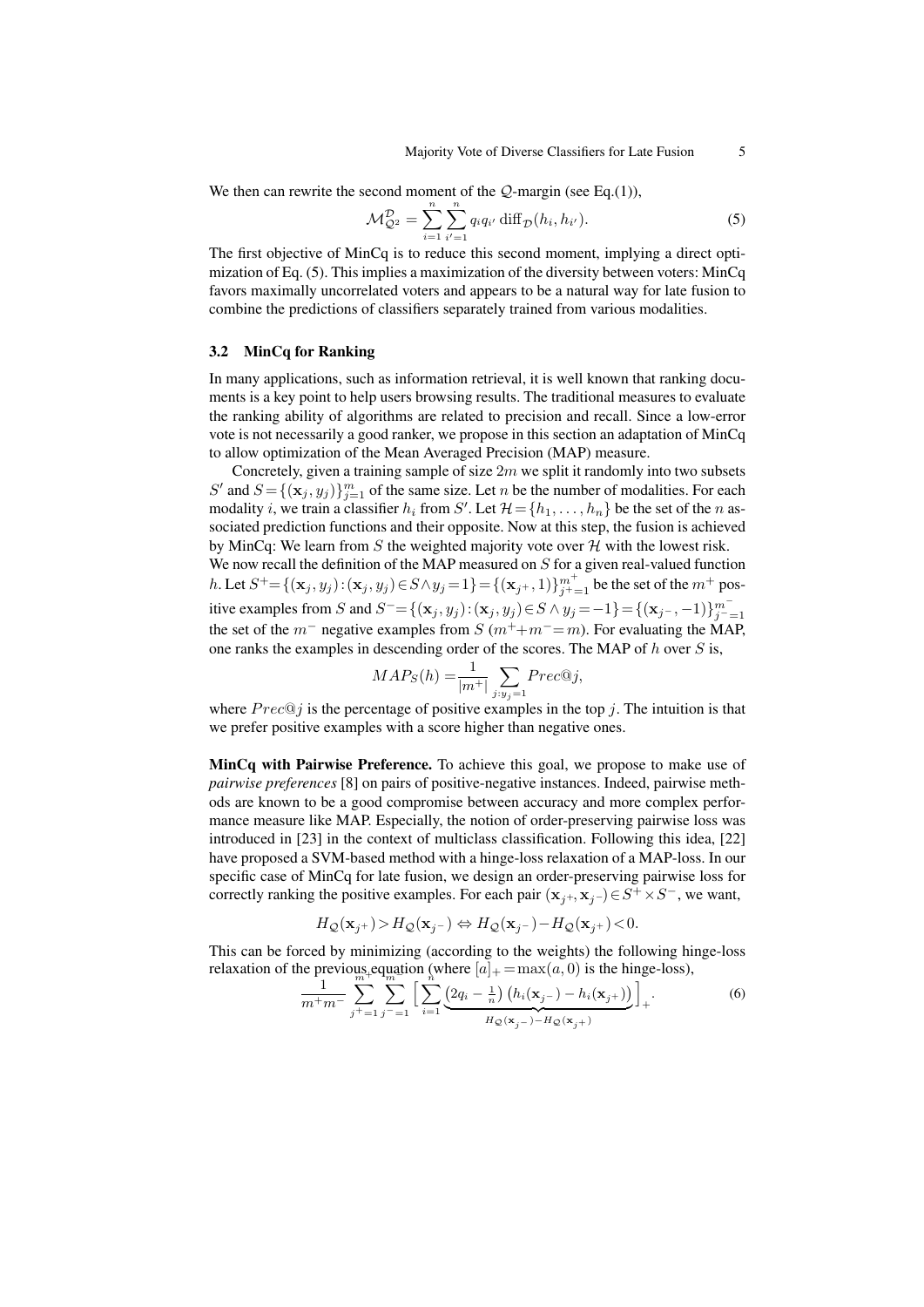To deal with the hinge-loss of (6), we consider  $m^+ \times m^-$  additional *slack variables*  $\xi_{S^+\times S^-}$  =  $(\xi_{j^+j^-})_{1\leq j^+\leq m^+, 1\leq j^-\leq m^-}$  weighted by a parameter  $\beta > 0$ . We make a little abuse of notation to highlight the difference with  $(MinCq)$ : Since  $\xi_{S^+\times S^-}$  appear only in the linear term, we obtain the following quadratic program  $(MinCq_{PW})$ ,

$$
\operatorname*{argmin}_{\mathbf{Q}, \xi_{S^+ \times S^-}} \mathbf{Q}_S^t \mathbf{M}_S \mathbf{Q} - \mathbf{A}_S^t \mathbf{Q} + \beta \operatorname{Id}^t \xi_{S^+ \times S^-},
$$
\ns.t.  $\mathbf{m}_S^t \mathbf{Q} = \frac{\mu}{2} + \frac{1}{nm} \sum_{j=1}^m \sum_{i=1}^n y_j h_i(\mathbf{x}_j),$   
\n
$$
\forall (j^+, j^-) \in \{1, ..., m^+\} \times \{1, ..., m^-, \xi_{j^+j^-} \ge 0, \xi_{j^+j^-} \ge \frac{1}{m^+ m^-} \sum_{i=1}^n (2q_i' - \frac{1}{n}) (h_i(\mathbf{x}_{j^-}) - h_i(\mathbf{x}_{j^+})),
$$
\nand  $\forall i \in \{1, ..., n\}, 0 \le q_i' \le \frac{1}{n},$  *(MinCq<sub>P</sub>W)*

where  $Id = (1, \ldots, 1)$  of size  $(m^+ \times m^-)$ . However, one drawback of this method is the incorporation of a quadratic number of additive variables  $(m^+ \times m^-)$  which makes the problem harder to solve. To overcome this problem, we relax this approach as follows.

MinCq with Average Pairwise Preference. We relax the constraints by considering the average score over the negative examples: we force the positive ones to be higher than the average negative scores. This leads us to the following alternative problem  $(MinCq_{PWav})$  with only  $m^+$  additional variables.

$$
\operatorname{argmin}_{\mathbf{Q}, \xi_{S^+}} \mathbf{Q}_S^t \mathbf{M}_S \mathbf{Q} - \mathbf{A}_S^t \mathbf{Q} + \beta \operatorname{Id}^t \xi_{S^+},
$$
\ns.t.  $\mathbf{m}_S^t \mathbf{Q} = \frac{\mu}{2} + \frac{1}{nm} \sum_{j=1}^m \sum_{i=1}^n y_j h_i(\mathbf{x}_j),$   
\n
$$
\forall j^+ \in \{1, \dots, m^+\}, \xi_{j^+} \geq 0, \xi_{j^+} \geq \frac{1}{m^+ m^-} \sum_{j^- = 1}^{m^-} \sum_{i=1}^n (2q'_i - \frac{1}{n}) (h_i(\mathbf{x}_{j^-}) - h_i(\mathbf{x}_{j^+})) ,
$$
\nand  $\forall i \in \{1, \dots, n\}, 0 \leq q'_i \leq \frac{1}{n},$  *(MinCq\_{PWav})*

where  $\mathbf{Id} = (1, \ldots, 1)$  of size  $m^+$ .

Note that the two approaches stand in the original framework of MinCq. In fact, we regularize the search of the weights for majority vote leading to an higher MAP. To conclude, our extension of MinCq aims at favoring Q-majority vote implying a good trade-off between classifiers maximally uncorrelated and leading to a relevant ranking.

#### 4 Experiments on PascalVOC'07 benchmark

Protocol. In this section, we show empirically the usefulness of late fusion MinCqbased methods with stacking. We experiment these approaches on the PascalVOC'07 benchmark [5], where the objective is to perform the classification for 20 concepts. The corpus is constituted of 10, 000 images split into train, validation and test sets. For most of concepts, the ratio between positive and negative examples is less than  $10\%$ , which leads to unbalanced dataset and requires to carefully train each classifier. For simplicity reasons, we generate a training set constituted of all the training positive examples and negative examples independently drawn such that the positive ratio is  $1/3$ . We keep the original test set. Indeed, our objective is not to provide the best results on this benchmark but rather to evaluate if the MinCq-based methods could be helpful for the late fusion step in multimedia indexing. We consider 9 different visual features, that are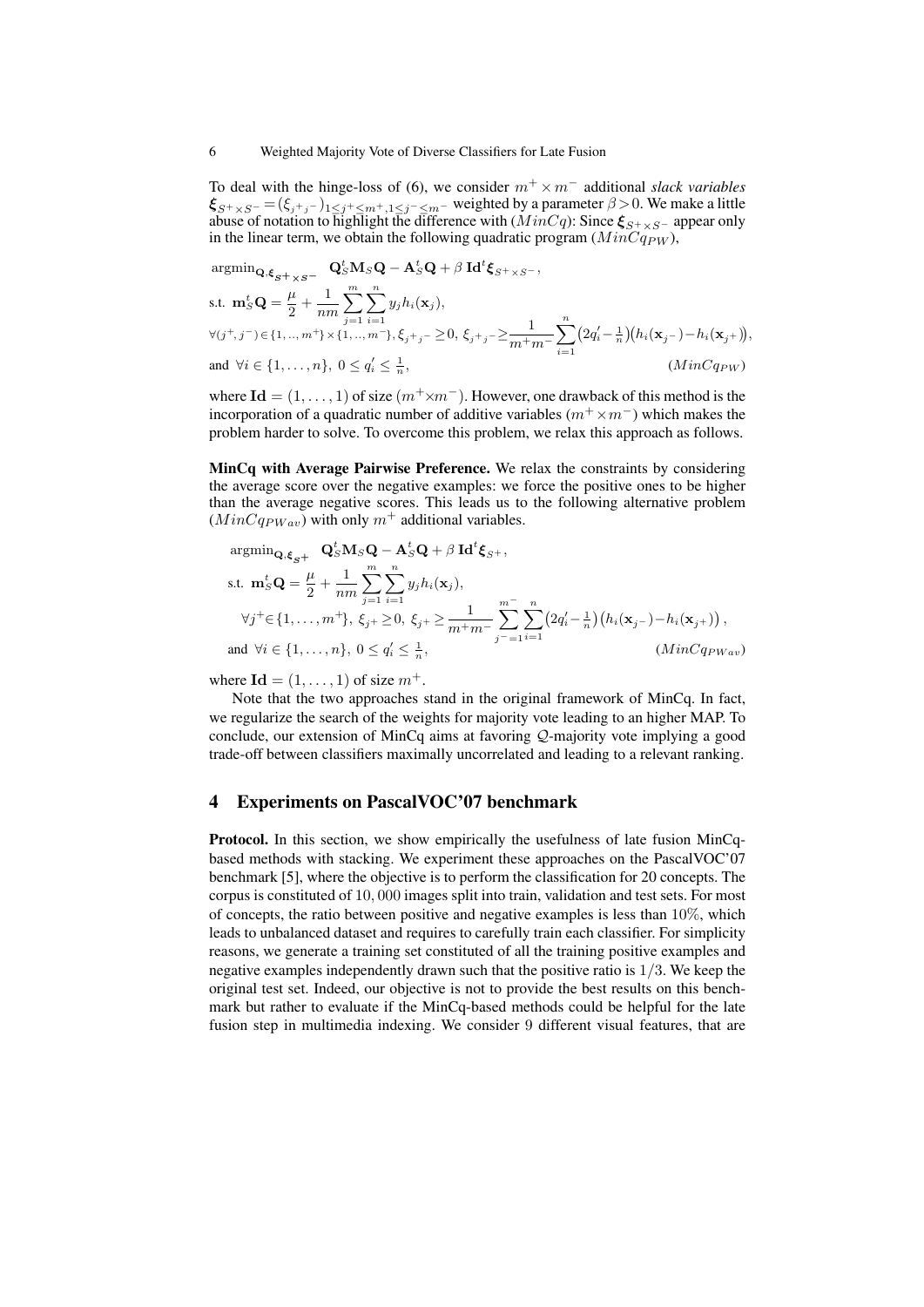| concept     | $\overline{MinC}q_{PWav}$ | $\overline{MinCq_{PW}}$ | MinCq  | Σ     | $\Sigma_{MAP}$ | $_{best}$ | $h_{best}$ |
|-------------|---------------------------|-------------------------|--------|-------|----------------|-----------|------------|
| aeroplane   | 0.487                     | 0.486                   | 0.526  | 0.460 | 0.241          | 0.287     | 0.382      |
| bicycle     | 0.195                     | 0.204                   | 0.221  | 0.077 | 0.086          | 0.051     | 0.121      |
| bird        | 0.169                     | 0.137                   | 0.204  | 0.110 | 0.093          | 0.113     | 0.123      |
| boat        | 0.159                     | 0.154                   | 0.159  | 0.206 | 0.132          | 0.079     | 0.258      |
| bottle      | 0.112                     | 0.126                   | 0.118  | 0.023 | 0.025          | 0.017     | 0.066      |
| bus         | 0.167                     | 0.166                   | 0.168  | 0.161 | 0.098          | 0.089     | 0.116      |
| car         | 0.521                     | 0.465                   | 0.495  | 0.227 | 0.161          | 0.208     | 0.214      |
| cat         | 0.230                     | 0.219                   | 0.220  | 0.074 | 0.075          | 0.065     | 0.116      |
| chair       | 0.257                     | 0.193                   | 0.230  | 0.242 | 0.129          | 0.178     | 0.227      |
| cow         | 0.102                     | 0.101                   | 0.118  | 0.078 | 0.068          | 0.06      | 0.101      |
| diningtable | 0.118                     | 0.131                   | 0.149  | 0.153 | 0.091          | 0.093     | 0.124      |
| dog         | 0.260                     | 0.259                   | 0.253  | 0.004 | 0.064          | 0.028     | 0.126      |
| horse       | 0.301                     | 0.259                   | 0.303  | 0.364 | 0.195          | 0.141     | 0.221      |
| motorbike   | 0.141                     | 0.113                   | 0.162  | 0.193 | 0.115          | 0.076     | 0.130      |
| person      | 0.624                     | 0.617                   | 0.604  | 0.001 | 0.053          | 0.037     | 0.246      |
| pottedplant | 0.067                     | 0.061                   | 0.061  | 0.057 | 0.04           | 0.046     | 0.073      |
| sheep       | 0.067                     | 0.096                   | 0.0695 | 0.128 | 0.062          | 0.064     | 0.083      |
| sofa        | 0.204                     | 0.208                   | 0.201  | 0.137 | 0.087          | 0.108     | 0.147      |
| train       | 0.331                     | 0.332                   | 0.335  | 0.314 | 0.164          | 0.197     | 0.248      |
| tymonitor   | 0.281                     | 0.281                   | 0.256  | 0.015 | 0.102          | 0.069     | 0.171      |
| Average     | 0.240                     | 0.231                   | 0.243  | 0.151 | 0.104          | 0.100     | 0.165      |

Table 1. MAP obtained on the PascalVOC'07 test sample.

SIFT, Local Binary Pattern (LBP), Percepts, 2 Histograms Of Gradient (HOG), 2 Local Color Histograms (LCH) and 2 Color Moments (CM):

- LCH are  $3 \times 3 \times 3$  histogram on a grid of  $8 \times 6$  or  $4 \times 3$  blocs. Color Moments are represented by the two first moments on a grid of  $8 \times 6$  or  $4 \times 3$  blocs.
- HOG is computed on a grid of  $4 \times 3$  blocs. Each bin is defined as the sum of the magnitude gradients from 50 orientations. Thus, overall EDH feature has 600 dimensions. HOG feature is known to be invariant to scale and translation.
- LBP is computed on grid of  $2\times 2$  blocs, leading to a 1, 024 dimensional vector. The LBP operator labels the pixels of an image by thresholding the  $3 \times 3$ -neighborhood of each pixel with the center value and considering the result as a decimal number. LBP is known to be invariant to any monotonic change in gray level.
- Percept features are similar to SIFT codebook where visual words are related to semantic classes at local level. There are 15 semantic classes such as 'sky', 'skin', 'greenery', 'rock', etc. We also considered SIFT features from a dense grid, then map it on a codebook of 1000 visual words generated with Kmeans.

We train a SVM-classifier for each feature with the LibSVM library [2] and a RBF kernel with parameters tuned by cross-validation. The set  $H$  is then constituted by the 9 score functions associated with the SVM-classifiers.

In a first series of experiments, the set of voters  $H$  is constituted by the 9 SVMclassifiers. We compare our 3 MinCq-based methods to the following 4 baselines:

| • The best classifier of $H$ :                  | $h_{best} = \text{argmax}_{h_i \in \mathcal{H}} MAP_S(h_i).$                        |
|-------------------------------------------------|-------------------------------------------------------------------------------------|
| • The one with the highest confidence:          | $best(\mathbf{x}) = \operatorname{argmax}_{h_i \in \mathcal{H}}  h_i(\mathbf{x}) .$ |
| • The sum of the classifiers (unweighted vote): | $\Sigma(\mathbf{x}) = \sum_{h_i \in \mathcal{H}} h_i(\mathbf{x}).$                  |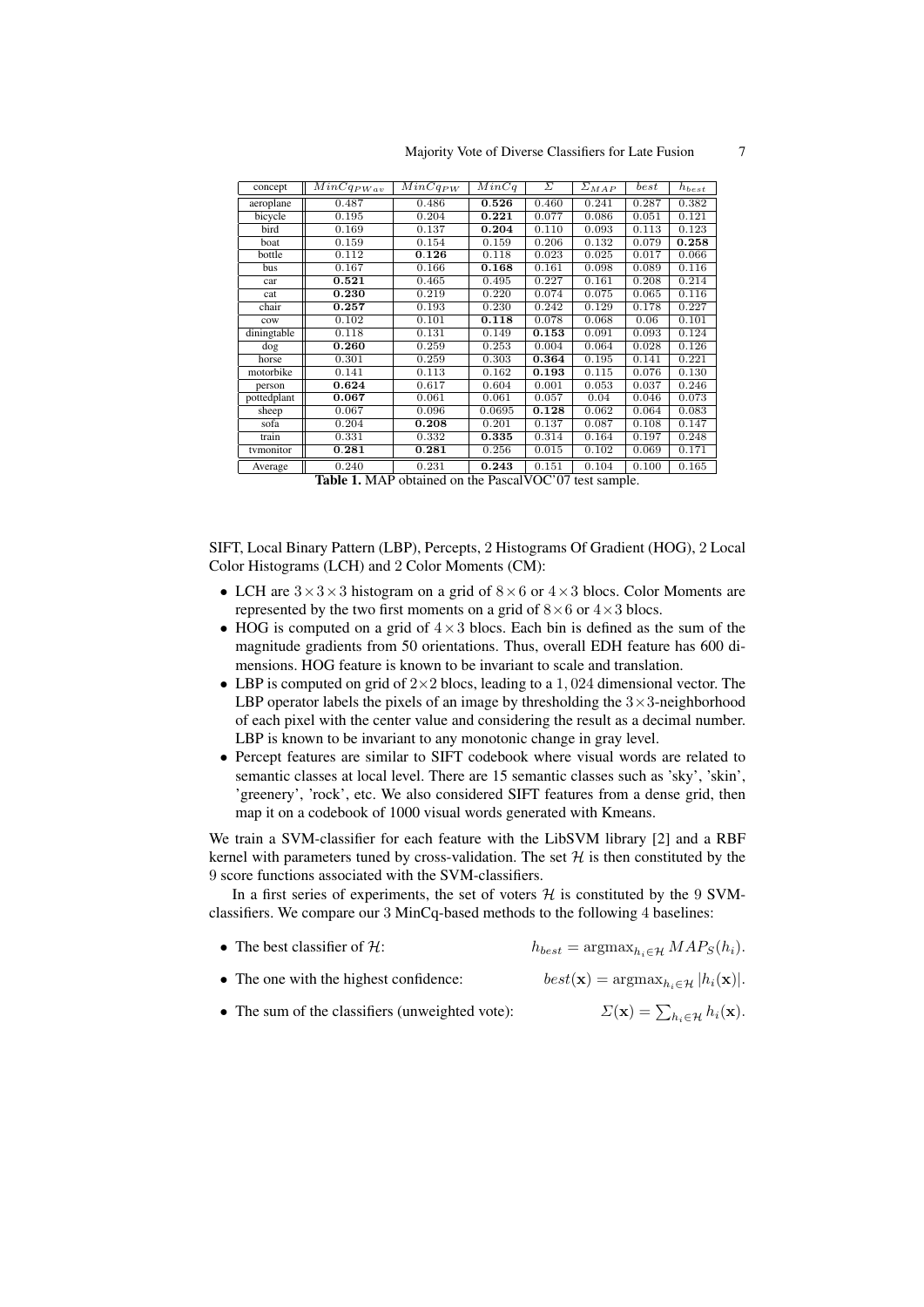| concept     | $\overline{MinCq_{PWav}^{rbf}}$ | $Min\overline{Cq^{rbf}}$ | $\text{SWM}^{rbf}$ |
|-------------|---------------------------------|--------------------------|--------------------|
| aeroplane   | 0.513                           | 0.513                    | 0.497              |
| bicycle     | 0.273                           | 0.219                    | 0.232              |
| bird        | 0.266                           | 0.264                    | 0.196              |
| boat        | 0.267                           | 0.242                    | 0.240              |
| bottle      | 0.103                           | 0.099                    | 0.042              |
| bus         | 0.261                           | 0.261                    | 0.212              |
| car         | 0.530                           | 0.530                    | 0.399              |
| cat         | 0.253                           | 0.245                    | 0.160              |
| chair       | 0.397                           | 0.397                    | 0.312              |
| cow         | 0.158                           | 0.177                    | 0.117              |
| diningtable | 0.263                           | 0.227                    | 0.245              |
| dog         | 0.261                           | 0.179                    | 0.152              |
| horse       | 0.495                           | 0.450                    | 0.437              |
| motorbike   | 0.295                           | 0.284                    | 0.207              |
| person      | 0.630                           | 0.614                    | 0.237              |
| pottedplant | 0.102                           | 0.116                    | 0.065              |
| sheep       | 0.184                           | 0.175                    | 0.144              |
| sofa        | 0.246                           | 0.211                    | 0.162              |
| train       | 0.399                           | 0.385                    | 0.397              |
| tymonitor   | 0.272                           | 0.257                    | 0.230              |
| Average     | 0.301                           | 0.292                    | 0.234              |

Table 2. MAP obtained on the PascalVOC'07 test sample with a RBF kernel layer.

## • The MAP-weighted vote:  $\lambda$

$$
\Sigma_{MAP}(\mathbf{x}) = \sum_{h_i \in \mathcal{H}} \frac{MAP_S(h_i)}{\sum_{h_i \in \mathcal{H}} MAP_S(h_i)} h_i(\mathbf{x}).
$$

In a second series, we propose to introduce non-linear information with a RBF kernel layer for increasing the diversity over the set  $H$ . We consider a larger  $H$  as follows. Each example is represented by the vector of its scores with the 9 SVM-classifiers and H is now the set of kernels over the sample S: Each  $\mathbf{x} \in S$  is seen as a voter  $k(\cdot, \mathbf{x})$ . We compare this approach to classical stacking with SVM.

Finally, for tuning the hyperparameters we use a 5-folds cross-validation process, where instead of selecting the parameters leading to the lowest risk, we select the ones leading to the best MAP. The MAP-performances are reported on Tab. 1 for the first series and on Tab. 2 for the second series.

**Results.** Firstly, the performance of  $\Sigma_{MAP}$  fusion is lower than  $\Sigma$ , which means that the performance of single classifiers is not correlated linearly with its importance on the fusion step. On Tab. 1, for the first experiments, we clearly see that the linear MinCqbased algorithms outperform on average the linear baselines. MinCq-based method produces the highest MAP for 16 out of 20 concepts. Using a Student paired t-test, this result is statistically confirmed with a p-value  $< 0.001$  in comparison with  $\Sigma_{MAP}$ , best and  $h_{best}$ . In comparison of  $\Sigma$ , the p-values respectively associated with  $(MinCq_{PWav})$ ,  $(MinCq_{PW})$  and  $(MinCq_{PW})$  are 0.0139, 0.0232 and 0.0088. We can remark that  $(MinCq_{PW})$  implies lower performances than its relaxation  $(MinCq_{PW\,av})$ . A Student test leads to a p-value of 0.223, which statistically means that the two approaches produce similar results. Thus, when our objective is to rank the positive examples before the negative examples, the average constraints appear to be a good solution. However, we note that the order-preserving hinge-loss is not really helpful: The classical  $(MinCq)$  shows the best MAP results (with a p-value of 0.2574). Indeed, the trade-off between diversity and ranking is difficult to apply here since the 9 voters are probably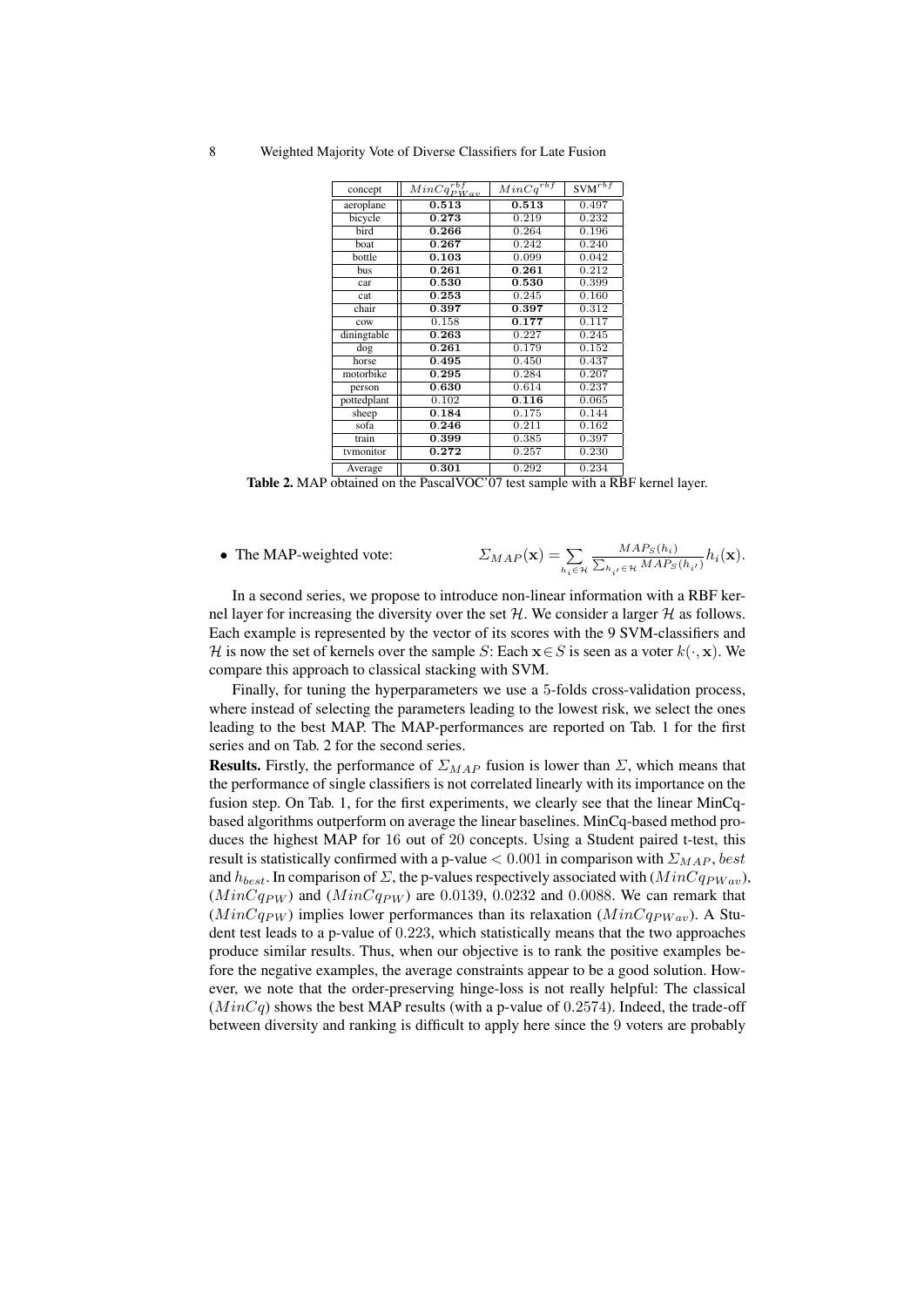not enough expressive. On the one hand, the preference constraints appear hard to satisfy, on the other hand, the voters' diversity do not really vary.

The addition of a kernel layer allows us to increase this expressivity. Indeed, Tab. 2 shows that the MinCq-based methods achieve the highest MAP for every concept in comparison with SVM classifier. This confirms that the diversity between voters is well modeled by MinCq algorithm. Especially,  $MinCq_{PWav}^{rbf}$  with the averaged pairwise preference is significantly the best: a Student paired test implies a p-value of 0.0003 when we compare  $MinCq_{PWav}^{rbf}$  to SVM, and the p-value is 0.0038 when it is compared to  $MinCq^{rbf}$ . Thus, the the order-preserving loss is a good compromise between improving the MAP and keeping a reasonable computational cost. Note that we do not report the results for  $(MinCq_{PW})$  in this context, because the computational cost is much higher and the performance is lower. The full pairwise version implies too many variables which penalize the resolution of  $(MinCq_{PW})$ . Finally, it appears that at least one MinCq-based approach is the best for each concept, showing that MinCq methods outperform the other compared methods. Moreover, a Student test implies a pvalue  $< 0.001$  when we compare  $\dot{M}$ in $Cq_{PWav}^{rbf}$  to the approaches without kernel layer.  $MinCq_{PWav}^{rbf}$  is significantly then the best approach in our experiments.

We conclude from these experiments that MinCq-based approaches are a good alternative for late classifiers fusion as it takes into account the diversity of the voters. In the context of multimedia documents retrieval, the diversity of the voters comes from either the variability of input features or by the variability of first layer classifiers.

#### 5 Conclusion and Perspectives

In this paper, we proposed to make use of a well-founded learning quadratic program called MinCq for multimedia late fusion tasks. MinCq was originally developed for binary classification, aiming at minimizing the error rate of the weighted majority vote by considering the diversity of the voters [12]. We designed an adaptation of MinCq able to deal with ranking problems by considering pairwise preferences while taking into account the diversity of the models. In the context of multimedia indexing, this extension of MinCq appears naturally appropriate for combining the predictions of classifiers trained from various modalities in a late classifier fusion setting. Our experiments have confirmed that MinCq is a very competitive alternative for classifier fusion in the context of an image indexing task. Beyond these results, this work gives rise to many interesting remarks, among which the following ones. Taking advantage of a margin constraint for late classifier fusion may allow us to prove a new C-bound specific to ranking problems, and thus to derive other algorithms for classifier fusion by maximizing the diversity between the classifiers. This could be done by investigating some theoretical results using the Cantelli-Chebychev's inequality [3] as in [12]. Additionally, it might be interesting to study the impact of using other diversity metrics [10] on performances for image and video retrieval. Such an analysis would be useful for assessing a trade-off between the quality of the ranking results and the diversity of the inputs for information retrieval. Finally, another perspective, directly founded on the general PAC-Bayes theory [15], could be to take into account a prior belief on the classifiers of  $H$ . Indeed, general PAC-Bayesian theory allows one to obtain theoretical guarantees on majority